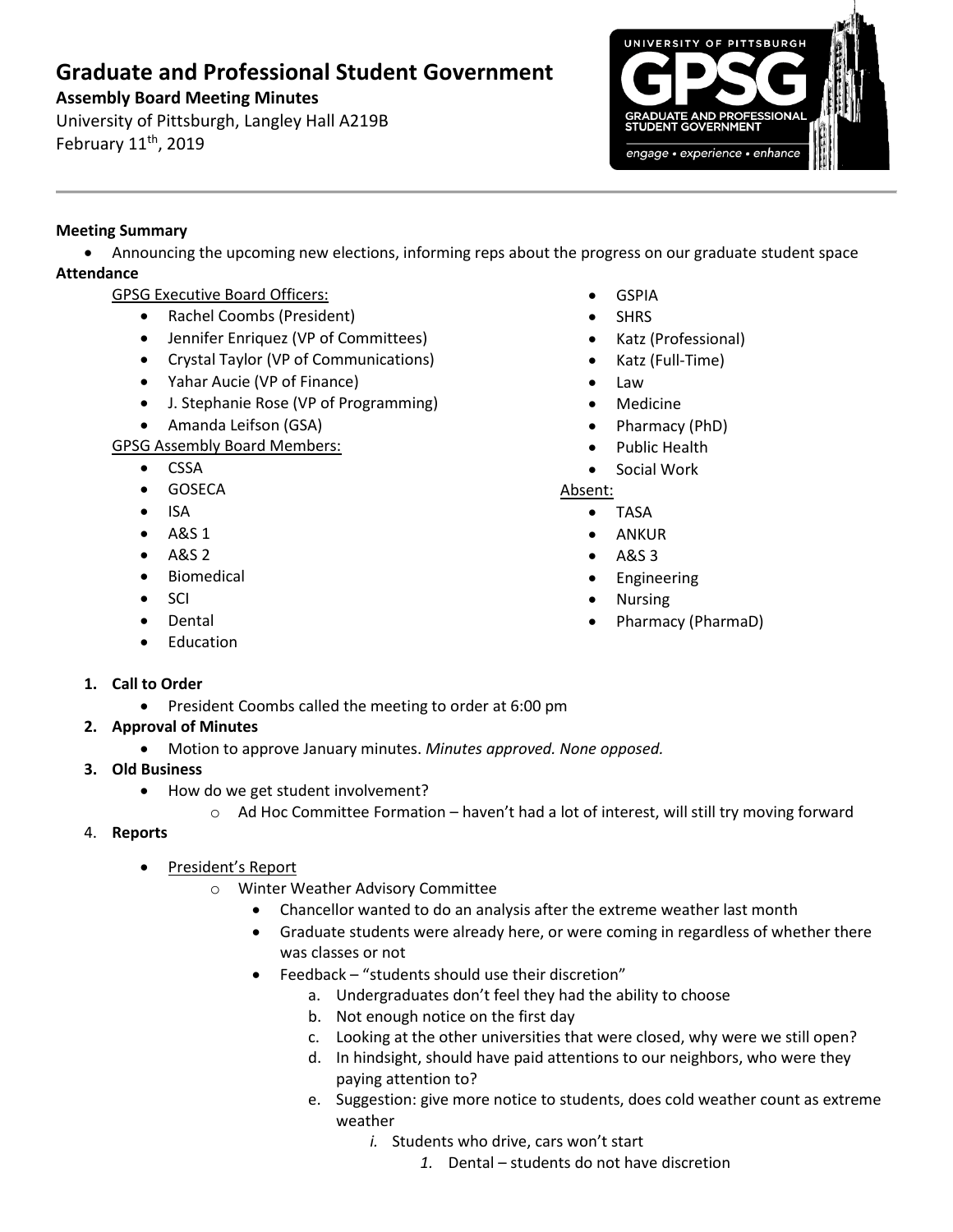- *ii.* 30 minute exposure safely (did the administration go outside?)
- *iii.* Undergrads upset, grads going along with them
- $\circ$  Graduate Student Space 5<sup>th</sup> Floor of the WPU
	- Lounge v. Collaborative Work Space v. Individual Work Space
		- a. Undergrad fee zone
		- b. Not available for reservation?
			- *i.* Swipe access
				- *1.* Push for the swipe access if possible
		- c. Library rooms fill up quickly, not totally enclosed there
		- d. Two spaces v. One space (split vote)
	- They are going to pay to wall of the space
		- a. Provost/Student Affairs will pay for the space
	- Looking to open in May
- Committees' Report
	- o Graduate Student Retreat
		- Amanda & Jenn started the retreat with opening statements
		- Topics: Mental Health, Education Data, Mentoring, GRE
	- o Request from Research Council Rep
		- Assistant Vice Chancellor for the Humanities, Arts, and Sciences
		- Provide feedback
	- o Student Advisory Board for the New Student Rec Center
		- Open 2022
		- Primarily with gyms and wellness resources
		- Feedback: [committees.gpsg@pitt.edu](mailto:committees.gpsg@pitt.edu)
- Communications' Report
	- o No report
- Finance's Report
	- o February Expense Report
	- o Travel Grants Delay
		- People might be unhappy, but we should be able to move forward smoothly
		- Send the emails to the Finance Committee
			- a. Finance Committee is made up of the cultural groups
			- b. Update the contacts for the website
- Programming's Report
	- o February Happy Hour
		- February 15<sup>th</sup>, O'Hara Student Center Ballroom (tickets available now on Eventbrite)
			- a. Drink tickets, games
			- b. 6pm 9pm
	- o Spring Fling
		- March 30<sup>th</sup>, River's Casino (tickets available now on Eventbrite)
		- a. \$15
	- Graduate App
		- Arsenal Bowling (50 people) April  $1<sup>st</sup>$
		- Row House, Movies (30 people) April  $2^{nd}$
		- Pirates Game (75 people) April  $3^{rd}$
		- Professional Development Panel (O'Hara Student Center) April  $4<sup>th</sup>$
		- Mega Grad Collab (200 people) April 5th
- Executive Administrator's Report
	- o Pitt Day in Harrisburg
		- 5 graduate students will be selected to present a poster of their work at the annual Pitt Day in Harrisburg on Tuesday, March 26<sup>th</sup>, 2019. The work should focus broadly on work that has an impact on problems experienced in the Commonwealth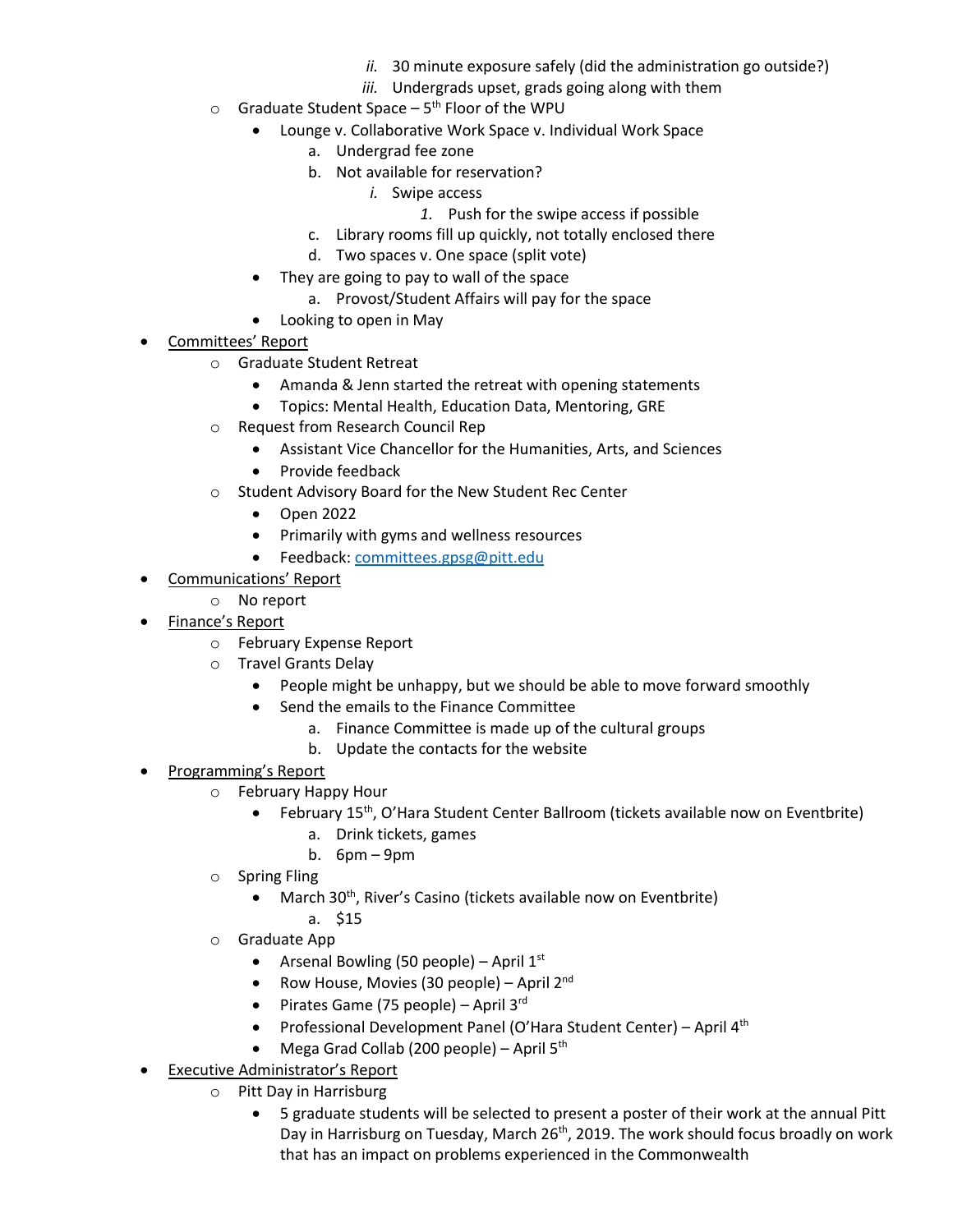- Students who are selected will be trained how to design and present a poster tailored to elected officials. Travel to and from Harrisburg, lunch, and the cost of poster printing will be covered
- [https://pitt.co1.qualtrics.com/jfe/form/SV\\_0c8EdPAsiyWWXfD](https://na01.safelinks.protection.outlook.com/?url=https%3A%2F%2Fpitt.co1.qualtrics.com%2Fjfe%2Fform%2FSV_0c8EdPAsiyWWXfD&data=02%7C01%7Cgpsg%40pitt.edu%7C605fafd5c4db4937e68608d68d007c8f%7C9ef9f489e0a04eeb87cc3a526112fd0d%7C1%7C0%7C636851430578473705&sdata=cBz%2Bz%2BukfpXzFwlY39pOrce2KoijTuWU8jl1YJbTGVo%3D&reserved=0)
	- a. Deadline: Friday, February 15<sup>th</sup> by noon
- o "Let's Talk" Initiative -- a drop-in service that offers **informal, confidential consultation** with a counselor from the University of Pittsburgh Wellness Center.
	- Counselors hold walk-in hours at various on-campus locations during the academic year to **meet student where they're at.** By placing counselors in campus locations heavily trafficked by our students, Let's Talk is aimed specifically at serving those students who may not ordinarily visit or utilize the services of the University of Pittsburgh Wellness Center. Students can stop by any location to speak briefly with a counselor about concerns; get help problem-solving; and/or learn more about consultation, counseling and referral services at the University of Pittsburgh Wellness Center and other resources available to you at the University of Pittsburgh.
	- **"Let's Talk" consultations are:**
		- a. **FREE** for enrolled University of Pittsburgh students
		- b. 15 minutes long
		- c. Offered first-come, first-served (no appointment necessary)
		- d. Confidential
		- e. Informal (not intended to be a substitute for traditional counseling)
	- [https://pitt.co1.qualtrics.com/jfe/form/SV\\_8FVKibYZs8AGkct](https://na01.safelinks.protection.outlook.com/?url=https%3A%2F%2Fpitt.co1.qualtrics.com%2Fjfe%2Fform%2FSV_8FVKibYZs8AGkct&data=02%7C01%7Cgpsg%40pitt.edu%7C8fc34f85edad4e54943808d686ec98d7%7C9ef9f489e0a04eeb87cc3a526112fd0d%7C1%7C0%7C636844748067808583&sdata=KFt4wG8ttqIW6ucNC3aSrR1cWMRUhmcAN%2FiV5yQhjdA%3D&reserved=0)
- o Collegiate Recovery Program Resources
	- [www.pi.tt/crp](http://www.pi.tt/crp)
	- Email sent out to AB reps, information is on our website
	- Please distribute this information to your students
- $\circ$  2019 2020 Elections
	- <http://gpsg.pitt.edu/elections>
	- Call for candidates: February  $11<sup>th</sup>$  March  $8<sup>th</sup>$
	- Mandatory Training Meetings for New Executive Board: April 11<sup>th</sup>, 12<sup>th</sup>, & 13<sup>th</sup>
	- Candidate Information Session -- TBD
	- Student Affairs and Elections Committee interested representatives, please email [gpsg@pitt.edu](mailto:gpsg@pitt.edu) for further details
- o 2019 Leadership and Service Award
	- <http://gpsg.pitt.edu/leadership-and-service-award/>
	- Nomination Process
		- a. Self-nominated applications including:
			- i. Two Personal Essays
			- ii. Two Letters of Support
	- Nomination Period: January  $14<sup>th</sup>$  February  $13<sup>th</sup>$
	- Leadership and Service Review Committee interested representatives, please email [gpsg@pitt.edu](mailto:gpsg@pitt.edu) for further details
- o 2019 2020 Executive Administrative Position
	- <http://gpsg.pitt.edu/aa-position/>
	- Call for candidates: February  $11<sup>th</sup>$  March  $8<sup>th</sup>$
	- Mandatory Training Meetings for New Executive Board: April  $11^{th}$ ,  $12^{th}$ , &  $13^{th}$
- o NAGPS Call for Director of Employment Concerns and Director of International Student Concerns
	- For more information, email [gpsg@pitt.edu](mailto:gpsg@pitt.edu)
- Assembly Board Member Reports
	- o *Arts & Sciences*
		- No report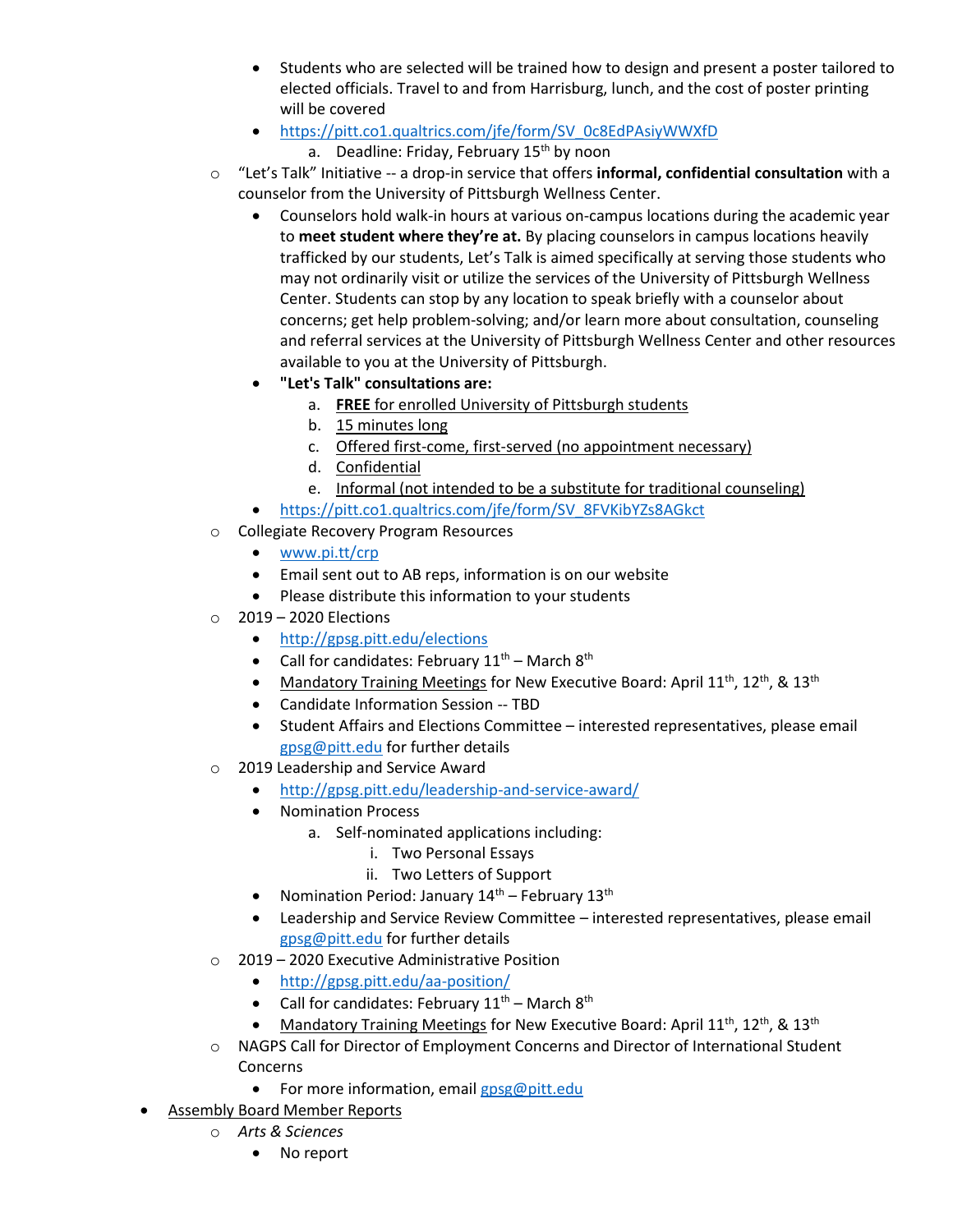- o *Biomedical*
	- 2 upcoming events
		- a. Winter Ski Trip
			- i. First year students put on, subsidized
			- ii. Hidden Valley, this Saturday
		- b. Transferable Skills Workshop (Feb 21<sup>st</sup>)
			- i. Taking marketable from academia and how to present them for a larger job market
- o *Dental Medicine*
	- No report
- o *Education*
	- No report
- o *Engineering*
	- No report
- o *GSPIA*
	- No report
	- **School of Computing & Information** 
		- Final stage for new constitution, bylaws
		- Letter from GPSG to SCI students showing support
			- a. Include letterhead
			- b. Program Administrator send the information to us
		- SCI Recruiting Week this next week
- o *Katz (Full Time)*
	- Asian Night
		- a. Atrium, March 26<sup>th</sup>, open to students
			- i. Asian culture, Indian, Taiwan
		- b. Performances, fashion show, food
		- c. 6-9 pm
- o *Katz (Part Time)*
	- Welcomed new director of MBA programs
	- Spring Fling March  $30<sup>th</sup>$  Mattress Factory
	- Alumni event at Sports Complex (Cranberry)
		- a. More alumni and families involved
	- Revamping student highlights
		- a. Making sure professional MBA students are seen
	- Elections for next year's board (end of March)
- o *Law*
	- Barrister's ball this weekend
	- Carnegie Science Center Overall bad experience working with them
		- a. Were condescending, called "young people", had over 21 concerns
		- b. Food options removed after there were confirmations
		- c. Pressured to do event during dinner, trying to get money back
		- d. For groups moving forward, recommending caution with future events
- o *Medicine*
	- No report
- o *Nursing* 
	- No report
- o *Pharmacy (PharmD)*
	- No report
- o *Pharmacy (PhD)*
	- Leadership had an auction, raised \$8,000
- o *Public Health*